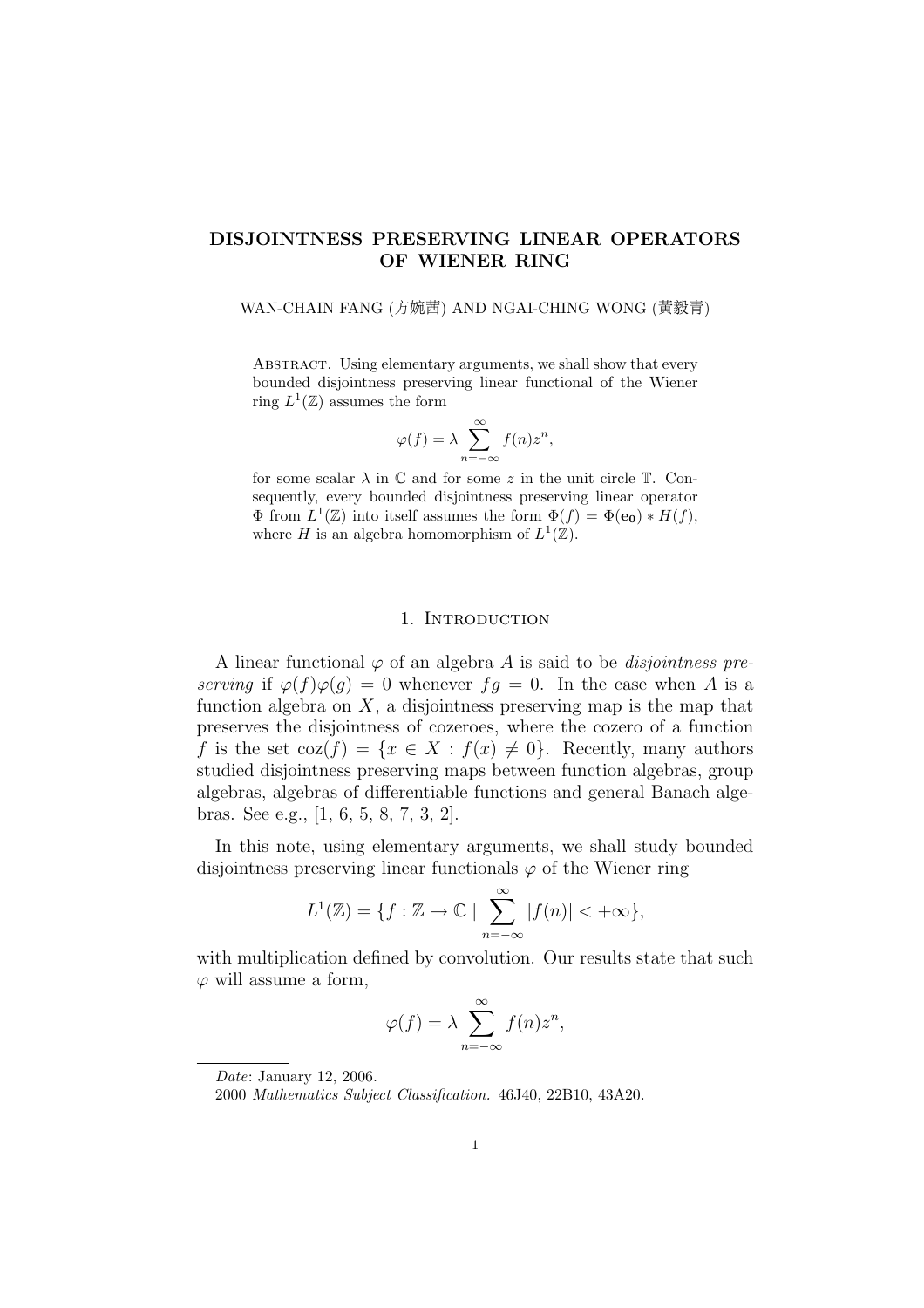for some scalar  $\lambda$  in  $\mathbb C$  and for some z in the unit circle  $\mathbb T$ . Using this, we show that every bounded disjointness preserving linear operator Φ is the convolution of an algebra homomorphism H of  $L^1(\mathbb{Z})$  and the function  $\Phi(e_0)$ ; namely,

$$
\Phi(f) = \Phi(e_0) * H(f), \quad \forall f \in L^1(\mathbb{Z}).
$$

### 2. Notations and preliminaries

Recall that  $L^1(\mathbb{Z})$  is a commutative Banach algebra with norm

$$
||f|| = \sum_{n=-\infty}^{\infty} |f(n)|
$$

and multiplication

$$
f * g(n) = \sum_{k=-\infty}^{\infty} f(n-k)g(k).
$$

The (multiplicative) unit in  $L^1(\mathbb{Z})$  is the function  $e_0$  in  $L^1(\mathbb{Z})$  defined by  $e_0(0) = 1$  and  $e_0(n) = 0$  for  $n \in \mathbb{Z} - \{0\}.$ 

It is also well-known that every complex homomorphism of a group algebra  $L^1(G)$  arises exactly from the dual group  $\hat{G}$  of G. More precisely, let G be a locally compact abelian group and  $\gamma : G \to \mathbb{T}$  be a continuous homomorphism. Define  $\hat{f}(\gamma)$  by

$$
\hat{f}(\gamma) = \int_G f(x)\gamma(x^{-1})dx
$$

for every f in  $L^1(G)$ . Then  $f \mapsto \hat{f}(\gamma)$  is a nonzero complex homomorphism of  $L^1(G)$ . Conversely, if  $\varphi: L^1(G) \to \mathbb{C}$  is a nonzero homomorphism, there is a continuous homomorphism  $\gamma: G \to \mathbb{T}$  such that  $\varphi(f) = f(\gamma)$ . See, e.g., [4, p. 226].

Suppose  $\gamma : \mathbb{Z} \to \mathbb{T}$  satisfies that  $\gamma(x+y) = \gamma(x)\gamma(y)$  for all  $x, y \in \mathbb{Z}$ . Then either  $\gamma \equiv 0$  or there exists  $n \in \mathbb{Z}$  such that  $\gamma(n) = a^n$  for all  $a \in \mathbb{T}$ . In other words, the dual group of  $\mathbb Z$  is the circle group  $\mathbb T$ , i.e.,  $\hat{\mathbb{Z}} = \mathbb{T}$ . Hence, every complex homomorphism  $\varphi$  of  $L^1(\mathbb{Z})$  assumes the form

$$
\varphi(f) = \sum_{n = -\infty}^{\infty} f(n) z^n, \quad \forall f \in L^1(\mathbb{Z}),
$$

for some  $z$  in  $\mathbb{T}$ . In other words, the maximal ideal space of the Banach algebra  $L^1(\mathbb{Z})$  is homeomorphic to the unit circle  $\mathbb{T}$ .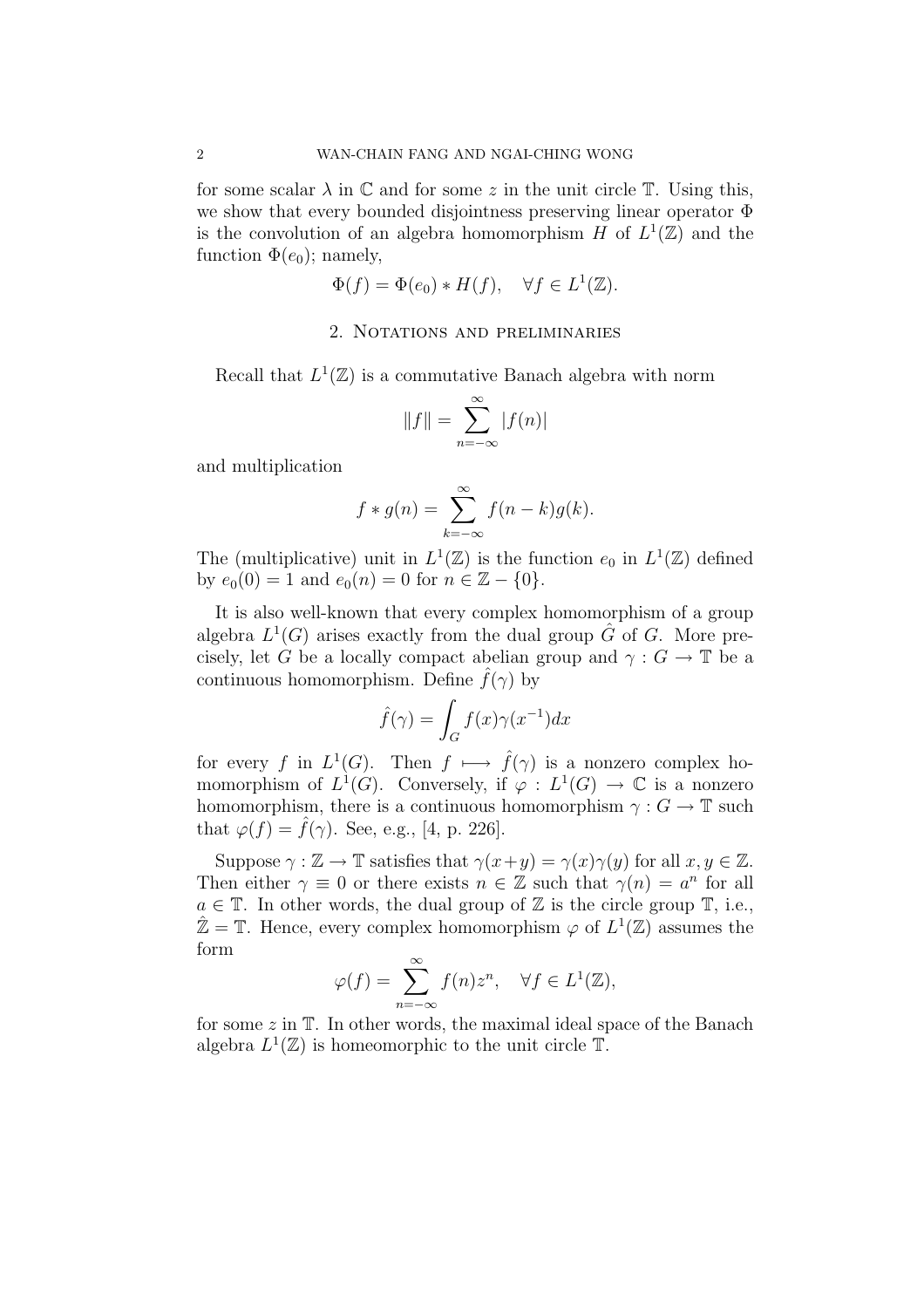The Gelfand transform  $\Gamma: L^1(\mathbb{Z}) \to C(\mathbb{T})$ , sending f to  $\hat{f}$ , takes the following form

$$
\hat{f}(z) = \sum_{n = -\infty}^{\infty} f(n)z^n, \quad f \in L^1(\mathbb{Z}), z \in \mathbb{T}.
$$

It is clearly linear, bounded, injective and multiplicative. We note that the range of the Gelfand transform contains  $C^2(\mathbb{T})$ , via, e.g., the Fourier series. Moreover, this map expends to an isometry from  $L^2(\mathbb{Z})$ onto  $L^2(\mathbb{T})$  (Plancherel Theorem).

As usual, we regard  $C(\mathbb{T})$  the space of all continuous periodic functions defined on the real line with period  $2\pi$ . Then the following wellknown results are applicable. We sketch the proofs here for completeness.

**Lemma 1.** Let  $[a, b] \subset (c, d)$ . There exists a function K in  $C^{\infty}(\mathbb{R})$ such that  $K = 1$  on [a, b],  $K = 0$  outside  $(c, d)$ , and  $0 \leq K \leq 1$  on  $\mathbb{R}$ .

*Proof.* Define  $f, g : \mathbb{R} \to \mathbb{R}$  by

$$
f(x) = \begin{cases} e^{-1/x}, & \text{if } x > 0; \\ 0, & \text{otherwise}; \end{cases}
$$

and

$$
g(x) = f(x)f(1 - x).
$$

Then g is of class  $C^{\infty}$ ; furthermore, g is positive for  $0 < x < 1$  and vanishes elsewhere. Define  $\int f(x)$ 

$$
h(x) = \frac{\int_0^x g(t)dt}{\int_0^1 g(t)dt},
$$

and

$$
\mathcal{K}(x) = \begin{cases}\n0 & \text{for } x \le c \\
h(\frac{x-c}{a-c}) & \text{for } c \le x \le a \\
1 & \text{for } a \le x \le b \\
h(\frac{d-x}{d-b}) & \text{for } b \le x \le d \\
0 & \text{for } x \ge d\n\end{cases}
$$

It is straightforward to see that  $K$  is smooth on  $\mathbb R$  with the stated properties.  $\Box$ 

# Corollary 2.

- (1) Let  $U, V$  be two nonempty disjoint closed subsets of  $T$ . Then there is an  $f \in L^1(\mathbb{Z})$  such that  $\hat{f} = 1$  on U and  $\hat{f} = 0$  on V.
- (2) Let  $\{U_1, \ldots, U_n\}$  be an open covering of a compact subset K of **T**. Then there are  $f_1, \ldots, f_n$  in  $L^1(\mathbb{Z})$  such that  $0 \leq \hat{f}_i \leq 1$ , coz  $\hat{f}_i \subset U_i$ , for  $i = 1, \ldots, n$ , and  $\hat{f}_1 + \cdots + \hat{f}_n = 1$  on K.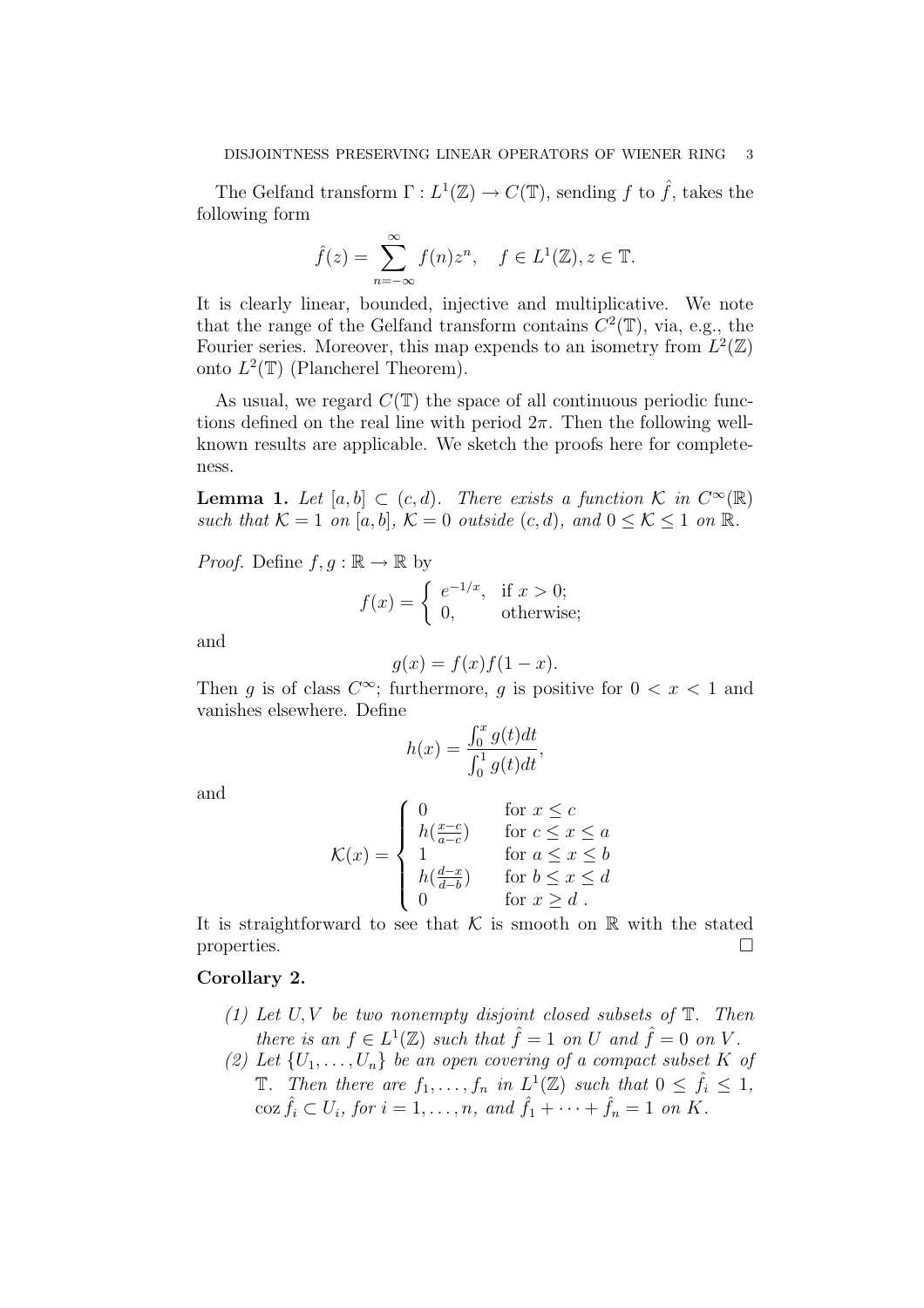**Lemma 3.** Let  $f \in L^1(\mathbb{Z})$  such that  $\hat{f}(z_0) = 0$  for some  $z_0 \in \mathbb{T}$ . Then for any  $\epsilon > 0$ , there is an  $f_{\epsilon} \in L^1(\mathbb{Z})$  such that  $\hat{f}_{\epsilon}$  vanishes in a neighborhood of  $z_0$  and  $||f - f_{\epsilon}|| < \epsilon$ .

*Proof.* We can assume  $z_0 = 1$ . As  $\hat{f}(1) = 0$ , we have

(1) 
$$
\sum_{m=-\infty}^{+\infty} f(m) = 0.
$$

On the other hand,  $\sum_{m=-\infty}^{+\infty} |f(m)| < +\infty$  ensures that for any  $\delta > 0$ , there is a positive integer  $N$  such that

$$
\sum_{m=-N}^{N} |f(m)| < \delta.
$$

Let

$$
U = \bigcap_{m=-N}^{N} \{ \theta \in (-\pi, \pi) : |1 - e^{im\theta}| < \delta \}.
$$

Then U is an open neighborhood of 0 in R. Assume  $(-3\alpha, 3\alpha) \subseteq U$ . Set

$$
C_t = \{e^{i\theta} : -t\alpha < \theta < t\alpha\}, \quad \text{for } t = 1, 2, 3.
$$

Let  $g, h \in L^2(\mathbb{Z})$  such that  $\hat{g}$  and  $\hat{h}$  are the characteristic functions of  $C_1$  and  $C_2$ , respectively. Define

$$
k = \frac{\pi gh}{\alpha} \in L^1(\mathbb{Z}).
$$

Then  $\hat{k} = \frac{\pi}{\alpha}$  $\frac{\pi}{\alpha}\hat{g} * \hat{h}$ , and

$$
\hat{k}(z) = \frac{\pi}{\alpha} \int_{\mathbb{T}} \hat{g}(z') \hat{h}(\frac{z}{z'}) dz' = \frac{\pi}{\alpha} \int_{C_1} \hat{h}(\frac{z}{z'}) dz'.
$$

Hence,  $\hat{k} = 1$  on  $C_1$ ,  $\hat{k} = 0$  outside  $C_3$ , and  $0 \leq \hat{k} \leq 1$  on  $\mathbb{T}$ . Moreover,

$$
||k|| \leq \frac{\pi}{\alpha} ||g||_2 ||h||_2 = \frac{\pi}{\alpha} \sqrt{\alpha/\pi} \sqrt{2\alpha/\pi} = \sqrt{2}.
$$

By  $(1)$ , we have

$$
f * k(n) = \sum_{m=-\infty}^{+\infty} f(m)k(n-m) = \sum_{m=-\infty}^{+\infty} f(m)[k(n-m) - k(n)].
$$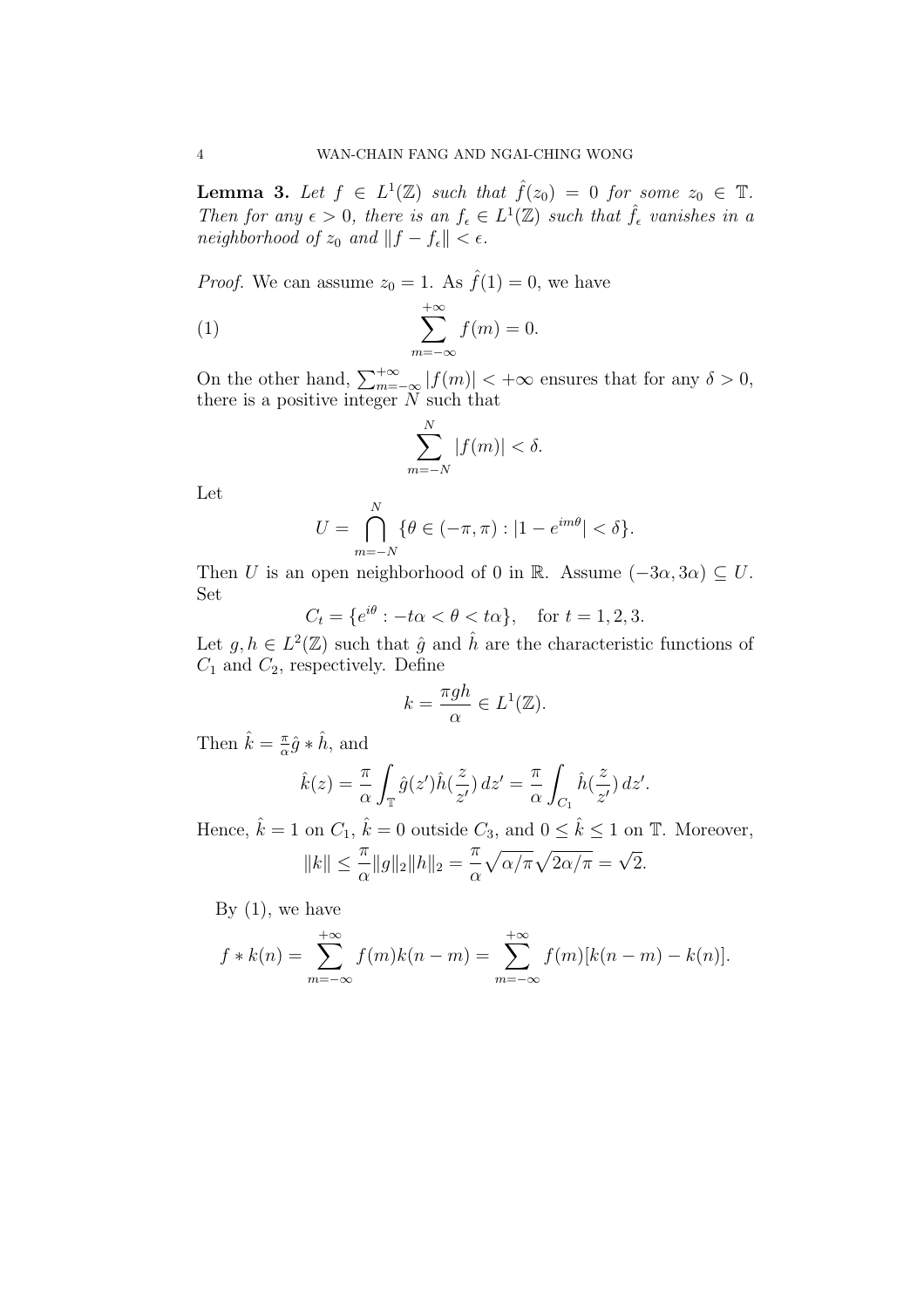Denoting by  $k_m(n) = k(m - n)$ , we have

$$
||f * k|| = \sum_{n=-\infty}^{+\infty} \left| \sum_{m=-\infty}^{+\infty} f(m)[k_m(n) - k(n)] \right|
$$
  
\n
$$
\leq \sum_{m=-\infty}^{+\infty} |f(m)||k_m - k||
$$
  
\n
$$
= \sum_{m=-N}^{N} |f(m)||k_m - k|| + \sum_{|m|>N} |f(m)||k_m - k||
$$
  
\n
$$
\leq \sum_{m=-N}^{N} |f(m)||k_m - k|| + 2\sqrt{2}\delta.
$$

Observe that

$$
\frac{\alpha}{\pi}(k_m - k) = g_m h_m - gh = g_m (h_m - h) + (g_m - g)h.
$$

Here,

$$
||g_m(h_m - h)|| \le ||g_m||_2 ||h_m - h||_2 = ||\hat{g}_m||_2 ||\hat{h}_m - \hat{h}||_2.
$$

Let  $\hat{\gamma}_m(z) = z_m$  be the character of T associated to m in Z. Then

$$
\|\hat{h}_m - \hat{h}\|_2^2 = \|(\hat{\gamma}_m - 1)\hat{h}\|_2^2
$$
  
\n
$$
\leq \frac{1}{2\pi} \int_{-2\alpha}^{2\alpha} |e^{im\theta} - 1|^2 d\theta
$$
  
\n
$$
< \frac{2\alpha\delta^2}{\pi}, \quad \forall |m| \leq N.
$$

As  $\|\hat{g}_m\|_2 = \|\hat{g}\|_2 = \sqrt{\frac{\alpha}{\pi}}$  $\frac{\overline{\alpha}}{\pi}$ , we have

$$
||g_m(h_m - h)|| < \frac{\sqrt{2}\alpha\delta}{\pi}.
$$

Similarly, we have

$$
||(g_m - g)h|| < \frac{\sqrt{2}\alpha\delta}{\pi}.
$$

Hence,

$$
||k_m - k|| < 2\sqrt{2}\delta, \quad \forall |m| \le N.
$$

Consequently,

$$
||f*k|| < 2\sqrt{2}||f||\delta + 2\sqrt{2}\delta.
$$

Setting  $\delta < \frac{\epsilon}{2\sqrt{2}(1+\|f\|)}$  and  $f_{\epsilon} = f - f * k$ , we will have the desired  $\Box$ conclusion.  $\Box$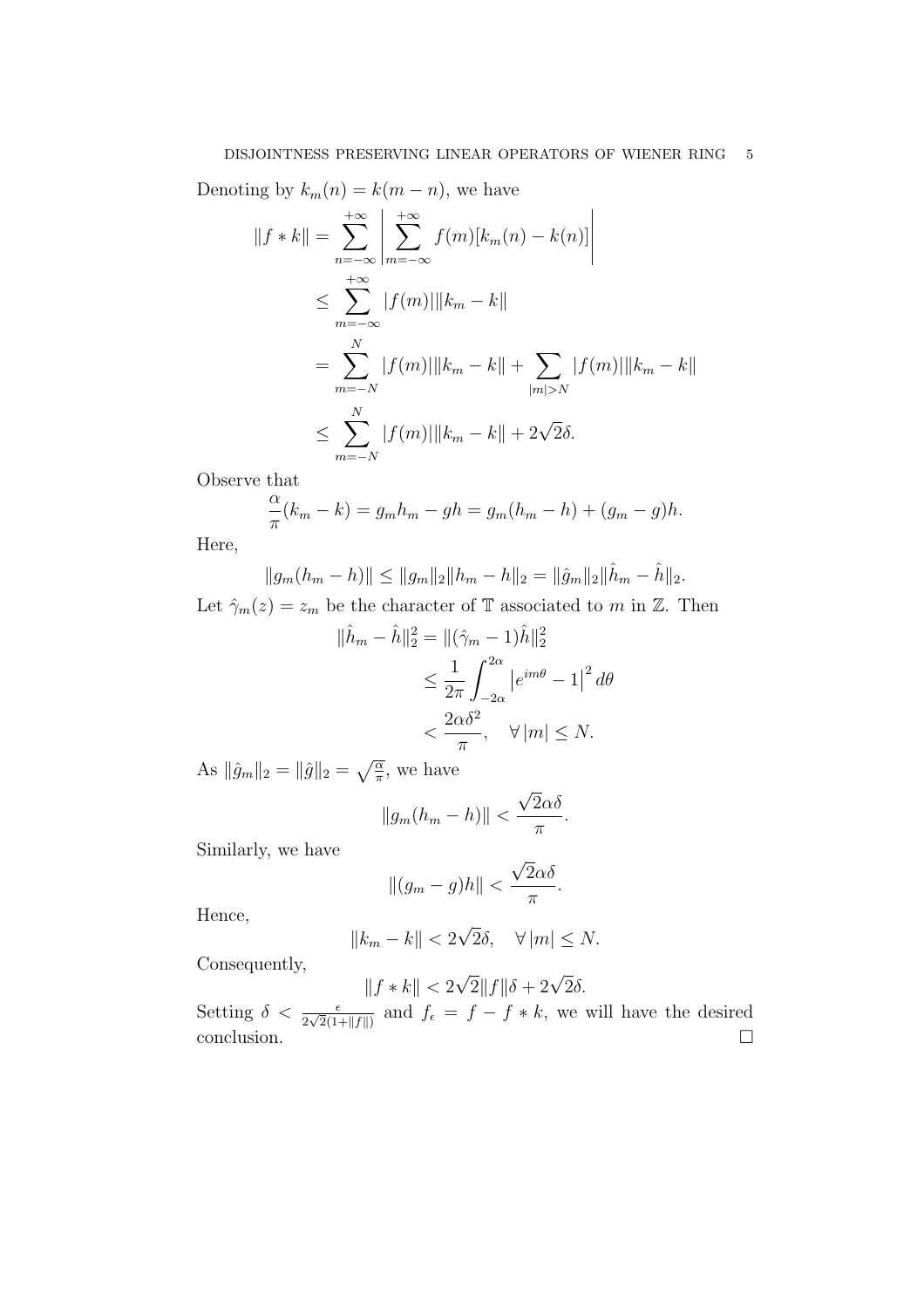# 3. BOUNDED DISJOINTNESS PRESERVING OPERATORS OF  $L^1(\mathbb{Z})$

**Theorem 4.** If  $\varphi$  is a nonzero bounded disjointness linear functional of  $L^1(\mathbb{Z})$ , then  $\varphi = \lambda h$ , where h is a complex homomorphism of  $L^1(\mathbb{Z})$ , and  $\lambda$  is a scalar.

*Proof.* For each point z in the dual group  $\mathbb{Z} = \mathbb{T}$ , let  $I_z$  (resp.  $M_z$ ) consist of all functions f in  $L^1(\mathbb{Z})$  such that  $\hat{f}$  vanishes in a neighborhood of z (resp. vanishing at z). By Lemma 3,  $I_z$  is norm dense in  $M_z$ .

We claim that  $\varphi(I_z) = \{0\}$  for exactly one z in T.

Suppose, on contrary, that for each z in  $\mathbb T$  there is an  $\hat{f}_z$  vanishing in an open neighborhood  $V_z$  of z with  $\varphi(f_z) \neq 0$ . Let  $f \in L^1(\mathbb{Z})$ . The compact support of  $\hat{f}$  is covered by a finite union of the open sets  $V_{x_i}$ . By Corollary 2, we can write  $f = f_1 + \cdots + f_n$  for some  $f_i \in L^1(\mathbb{Z})$  with  $\cos(\hat{f}) \subseteq V_{x_i}, i = 1, \ldots, n$ . Now  $\hat{f}_i \hat{f}_{x_i} = 0$  implies  $f_i * f_{x_i} = 0$ . Since  $\varphi$ preserves disjointness,  $\varphi(f_i) = 0$  since  $\varphi(f_{x_i}) \neq 0$ , a contradiction.

For the uniqueness of z, assume that  $\varphi(I_z) = \varphi(I_y) = \{0\}$  for some  $y \neq z$ . By Corollary 2, for every f in  $L^1(\mathbb{Z})$  we can write  $f = f_1 + f_2$ with  $f_1 \in I_z$  and  $f_2 \in I_y$ . It follows  $\varphi(f) = 0$  for all f in  $L^1(\mathbb{Z})$ . And thus  $\varphi = 0$ , again a contraction.

Finally, it follows from the boundedness of  $\varphi$  that  $\varphi(M_z) = \{0\}$ . In other words, the kernel of  $\varphi$  contains that of the complex homomorphism h in T defined by  $h(f) = f(z)$ . Hence the assertion follows.  $\Box$ 

Corollary 5. Every bounded disjointness preserving linear functional  $\varphi$  of  $L^1(\mathbb{Z})$  is in the form of

$$
\varphi(f) = \lambda \sum_{n = -\infty}^{\infty} f(n) z^n, \quad \forall n \in \mathbb{Z}
$$

for some z in  $\mathbb T$  and scalar  $\lambda$ .

**Theorem 6.** Let  $\Phi: L^1(\mathbb{Z}) \to L^1(\mathbb{Z})$  be a bounded disjointness preserving linear operator. Then there is an algebra endomorphism H of  $L^1(\mathbb{Z})$  such that

$$
\Phi(f) = \Phi(e_0) * H(f), \quad \forall f \in L^1(\mathbb{Z}).
$$

*Proof.* For each z in  $\mathbb{T}$ ,  $\widehat{\Phi(\cdot)}(z)$  is a bounded disjointness preserving linear functional of  $L^1(\mathbb{Z})$ . By Theorem 4, we have

$$
\widehat{\Phi(f)}(z) = \lambda_z h_z(f), \quad \forall f \in L^1(\mathbb{Z}).
$$

Here,  $\lambda_z$  is a scalar and  $h_z$  is a complex homomorphism of  $L^1(\mathbb{Z})$ . In case  $\widehat{\Phi(\cdot)}(z)$  is zero, we have  $\lambda_z = 0$ . It is clear that  $\widehat{\Phi(e_0)}(z) = \lambda_z$  for